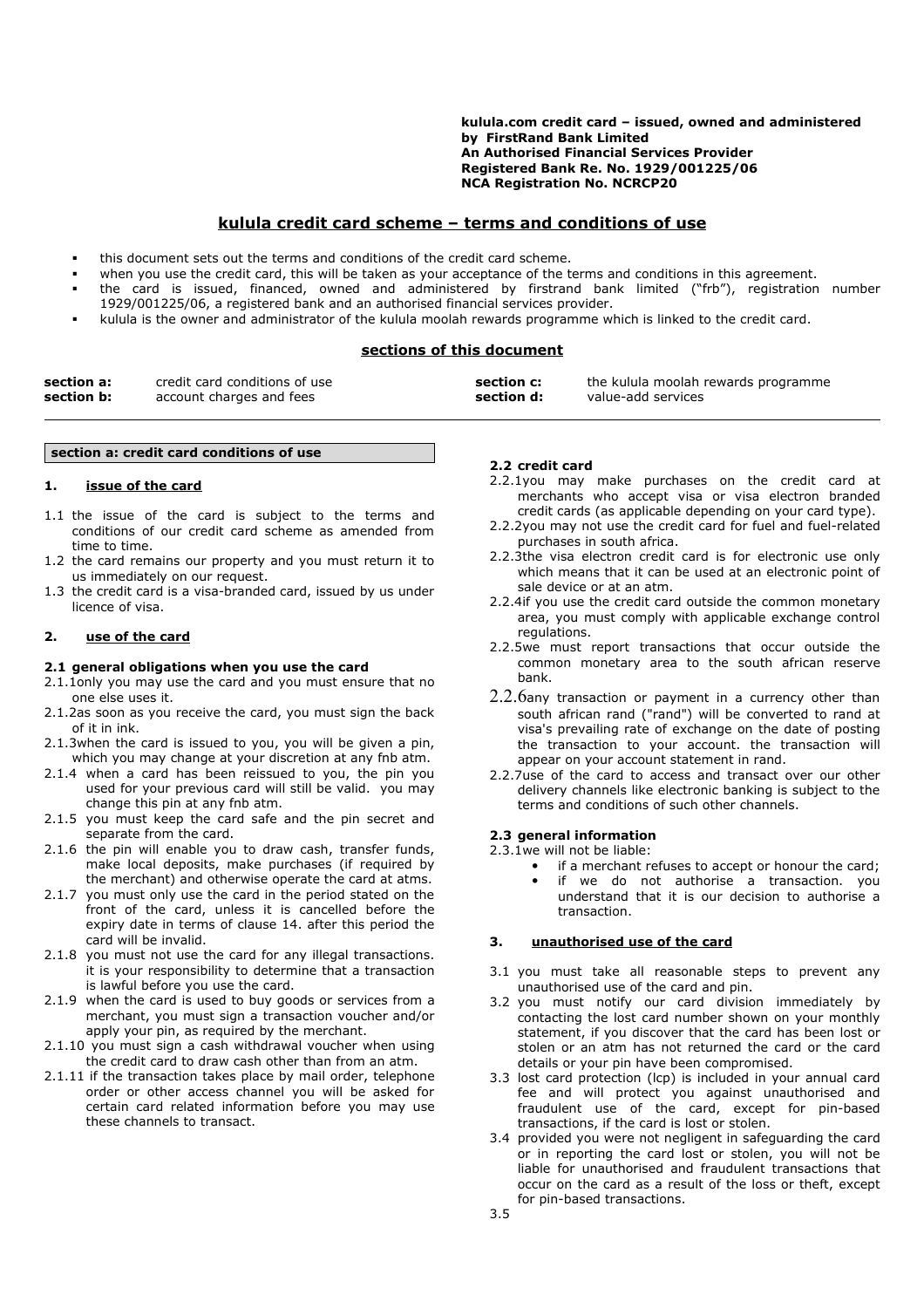- 4 if you are negligent in reporting the card lost or stolen or in safeguarding the card, you will not be covered for lcp and will be responsible for all unauthorised and fraudulent use of the card.
- 4.1 any delay in reporting the card lost or stolen will be regarded as negligence and you will have to prove to us that you were not negligent.
- 4.2 any unauthorised transaction made by using the card and pin, or solely with the pin, will not be covered by us and will be your sole responsibility.

# **4. sy stem malfunctions**

we are not liable for any loss suffered by you arising from any malfunction, failure or delay in any atm, electronic point of sale device, access channel or shared networks.

# **5. authority to debit your account**

- 5.1 each time you use the card or the card details to make a purchase or cash withdrawal, we will debit your account with the amount of the purchase or cash withdrawal.
- 5.2 you must repay us for all payments that we have made or will make to a merchant for any purchase or cash withdrawal.
- 5.3 all payments we have made to a merchant for any transaction are final and irreversible, unless a reversal is allowed by the visa rules and regulations as published by visa from time to time.
- 5.4 a dispute between you and any merchant will not affect our right to debit your account and receive payment.

### **6. your credit limit**

- 6.1 we may refuse to authorise purchases and cash withdrawals if you have exceeded your credit limit.
- 6.2 if we accept a transaction that results in you exceeding your credit limit, it does not mean that we have extended or increased your credit limit on any permanent basis and you are obliged to immediately bring your account in line with the credit limit extended to you.

# **7. interest**

# **7.1 when we will charge interest on accounts**

- 7.1.1 if your account has an interest-free period, you will not be charged interest on purchase transactions during this period.
- 7.1.2 certain transactions, as set out in clause 7.2, will always attract interest from the date of the transaction.
- 7.1.3 if you pay the total amount payable, which is the full outstanding amount which you owe us, reflected on your statement on or before the due date shown on your monthly statement, no interest will be charged on your account, except for those transactions in clause 7.2 where interest would have been charged from date of transaction.
- 7.1.4 if you do not pay the full outstanding amount on or before the due date shown on your monthly statement, you will be charged interest, from the date of each transaction on your account, on both the statement balance and on any new purchases made on the card (in other words, you will lose the interest-free period on these new purchases).
- 7.1.5 this means that if you do not pay the full outstanding amount by the due date shown on your statement, the interest-free period will be suspended and interest will continue to be charged from the date of each transaction on your account, until you have settled the full outstanding amount you owe us.

7.1.6 once settled in full, we may, at our discretion, decide to restore the balance of the interest-free period that is the period from date of full settlement until the due date for payment reflected on your next monthly statement.

### **7.2 transactions that will always attract interest immediately**

- interest will be charged immediately, from the transaction date, for the following transactions, unless there is a sufficient credit balance in your account to settle the transaction amount:
	- cash withdrawals with the credit card;
	- travellers cheque purchases with the credit card;
	- electronic funds transfers which result in a debit balance on your account;
	- all budget facility transactions;

### **credit interest on your account**

- 7.3.1 you will earn interest on any credit balance on your account.
- credit interest will be calculated daily averaged over the full statement period and will be credited to your account monthly.
- credit interest rates may be tiered in which case the tiered rates will be shown on your monthly statement.

#### **debit interest calculation**

- debit interest will be calculated daily, and capitalised and charged to your account monthly.
- debit interest will be calculated, capitalised and charged at the rate as set out in the statement of quotation and will not exceed the maximum permissible interest rate allowed under the national credit act.

# **8. budget facility**

- 8.1 on your request, we may make the budget facility available to you.
- 8.2 this budget facility entitles you to pay for transactions over an extended period as stipulated by us.
- 8.3 if you choose to make use of the budget facility, the total amount outstanding, the monthly repayment, the current interest rate and other charges will be shown on your monthly statement.
- 8.4 if you fail to pay any one instalment by the due date, the whole amount may become immediately due and payable.
- 8.5 you may make additional payments to your budget account without penalty.

# **9. tenant (supplementary) cards**

- 9.1 tenant cards linked to your account may be issued to other people you have chosen to be given a card. these people are referred to as "tenant cardholders".
- 9.2 the issue of tenant cards will not change the credit limit on your account.
- 9.3 it is your responsibility to ensure that any tenant cardholders comply with the terms of this agreement.
- 9.4 you must ensure that you and any tenant cardholders do not exceed this limit.
- 9.5 transactions made by tenant cardholders using the tenant card, interest, fees and charges relating to the tenant card, will be debited to your account or the tenant cardholder's account (as applicable, depending on your account structure).
- 9.6 you will be liable for all amounts owed on the tenant card. this means that we will recover from you the full amount owed to us on the tenant card from you.
- 9.7 you may only end the tenant cardholder's right to use the card if you tell us in writing that you wish to do so and you ensure that the tenant card is destroyed. when destroying the tenant card, you must cut through the magnetic stripe and card number so that the card cannot be used again.
- 9.8 we may disclose to you any confidential information relating to the tenant cardholder's account.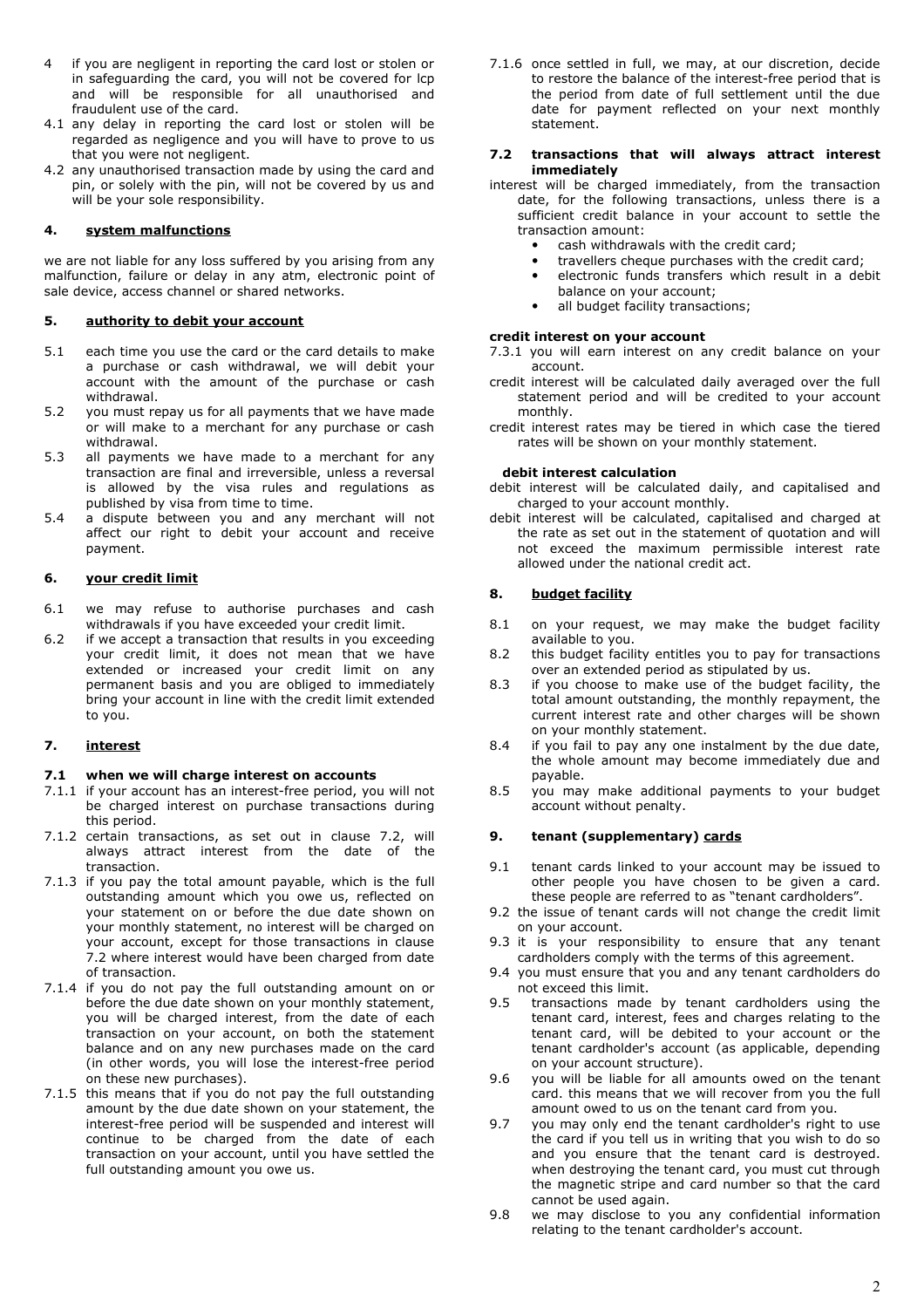#### **10. tenant (supplementary) accounts**

10.1 tenant accounts may be opened in the name/s of individual/s as nominated and authorised by you. these individuals are called tenant accountholders and will be issued with cards in their name/s.

each tenant account will be allocated its own credit limit.

- we will send the tenant accountholder monthly statements in respect of the tenant account.
- transactions made by the tenant accountholder with the card, interest, fees and charges relating to the tenant card, will be debited to the tenant accountholder's account.
- both you and the tenant accountholder will be jointly and individually liable as co-principal debtors for all amounts owed on the tenant account. this means that we may recover the full amount owed to us on the tenant account from you and/or the tenant accountholder.

#### **11. statements, payments, deposits**

#### **11.1 account statement**

- 11.1.1 you will receive a monthly account statement. your monthly statement will advise you of any repayments you have made, all amounts charged to your account since your previous statement, the total amount payable, which is the full outstanding amount which you owe us, the minimum monthly amount payable, and the due date by which you must pay this amount.
- 11.1.2 should you have a dispute in respect of the statement, you must advise us in writing thereof.
- should you not receive your monthly statement, you must bring this to the attention of the kulula.com contact centre.
- if any transaction is incorrectly disputed, interest will accrue in the normal course on the transaction amount.
- when this agreement ends you will no longer receive your monthly statement.

# **11.2 payments and deposits**

- 11.2.1 you can pay the full outstanding amount on or before the due date shown on the monthly statement. alternatively, you may pay the outstanding amount over an extended period, but you must pay at least the minimum monthly instalment by the due date shown on the monthly statement.
- 11.2.2 your payment may not reach us on the same day as you make it, due to possible delays and the time it takes to be processed. we consider your payment to have gone through only once we receive the payment at our card division's offices in johannesburg. please allow for this when making your payment.
- 11.2.3 if a cheque is deposited into your account, the proceeds of the cheque will only be available as cash when the drawer's bank has honoured the cheque irrespective of the cheque clearance period. if the cheque proceeds are made available on your account prior to the cheque being honoured, we are entitled to debit your account with the amount of the cheque proceeds and any associated interest if the cheque is subsequently dishonoured by the drawer's bank for whatever reason.
- 11.2.4 you may cancel or settle your credit facility at any time, by paying the amount you owe there under, with or without giving advance notice to us. you are obliged to ensure payment of (a) the unpaid balance of your credit facility's credit limit; (b) the unpaid interest charges; and (c) all other fees and charges that may be due.

# **12. balance transfer option**

- 12.1 we may offer you a facility to transfer other debt you may have into your budget account.
- 12.2 we will determine and tell you the amount to be transferred ("the transfer amount"), the minimum repayment period and the applicable interest rate, which will apply to the transfer amount when the balance transfer option is offered to you.
- 12.3 we may, at our discretion, offer you a preferential interest rate for an agreed period which rate will apply only to the transfer amount for the agreed period provided you make all repayments by the due date shown on your statement. the amount transferred to your account will show on your monthly statement.
- 12.4 the transfer amount will be paid into your nominated cheque or kulula.com credit card account. it will be your responsibility to use the transfer amount to pay any other debts you may have.
- 12.5 you will be responsible for closing the account to which the amount is transferred, if you wish to close that account. the transfer amount will be deducted from your available credit on your budget account.
- we do not guarantee the time period within which the transfer will be made and we will not be responsible for any finance charges you may incur on any of your accounts prior to the transfer of the amount to your budget account.

# **13. amendments to these terms and conditions**

- 13.1 amendments to these terms and conditions will be agreed to between you and us in writing, with the exception of pre-agreed automatic credit limit increases and any documents and amendments that reduce your liability in terms of this agreement.
- 13.2 we may unilaterally amend the terms and conditions and notify you of the changes at least five (5) business days before the effective dates of the amendments in circumstances where such amendments reduce your liability in terms of the agreement.

# **14. ending this agreement**

- 14.1 you may, at any time end this agreement by advising us in writing.
- 14.2 apart from other valid reasons to end your agreement, where there is fraud or we suspect there may be fraud on your account or if we are compelled to do so by law we will suspend your account without notice.
- 14.3 we will exercise this right if you do not pay us any amount due on time or at all, if you breach any term of this agreement, or if your estate is provisionally or finally sequestrated or placed under administration.
- 14.4 we may end this agreement and/or your right to use the card and/or your credit facility and we will provide you with ten (10) business days prior written notice of our intention to do so.
- 14.5 when this agreement and/or your credit facility and/or your right to use the card end, you must destroy the card. when destroying the card, you must cut through the magnetic stripe and card number so the card cannot be used again. we may, at our discretion, request a written confirmation from you that the card has been destroyed.
- 14.6 should you fail to destroy the card in terms of 14.5 above, you will be liable for any transactions on your account after the notification of termination of this agreement.

# **15. marketing consent**

15.1 you will only be sent marketing material from us in circumstances where you have consented to the receipt of the material and/or consented to your personal details and address being used by or on behalf of kulula.com, to offer and send you information on services and products from business units and divisions within FRB or external companies to kulula.com whether credit related or non-credit related, as the case may be.

# **16. spousal consent (for community of property only)**

16.1 if you are married in community of property, your spouse must consent to the conclusion of this agreement by completing the spousal consent portion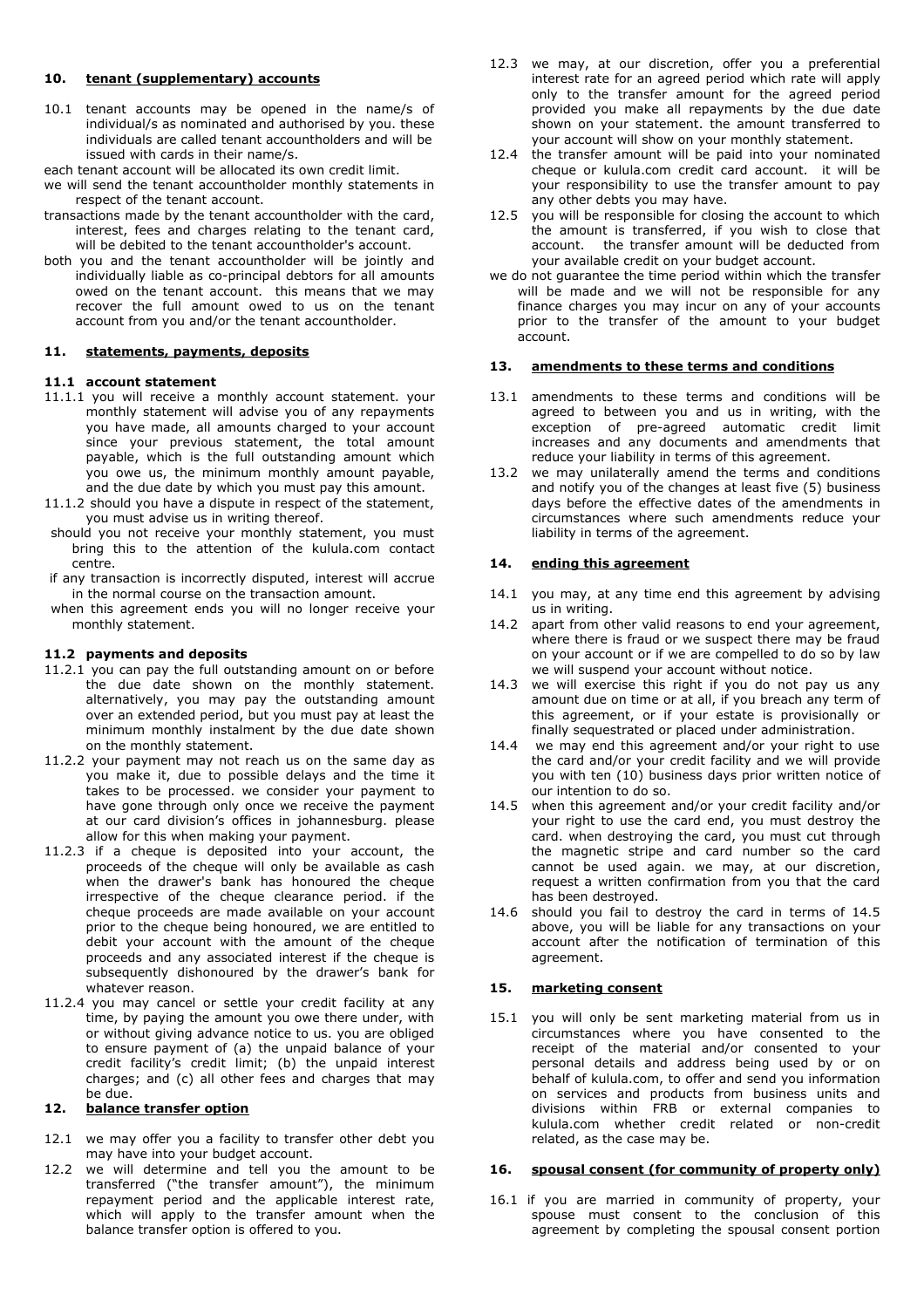of the agreement. your failure to do so will result in the nullity of your credit facility.

# **request for information**

you may request information in respect of only your card account from us either in writing or by calling our card division on the telephone number shown on your monthly statement.

### **18. other important terms**

- 18.1 should you believe that you are unable to meet your obligations in terms of the credit agreements you have entered into, you may contact us for assistance in restructuring your debt with us in a manner that would allow you to repay it. we will attempt to assist you where possible.
- 18.2 should you apply for a debt review in terms of the national credit act, you should not use your credit facility pending the outcome of the debt review.
- 18.3 we are obliged by law to regularly update your personal particulars. we may contact you from time to time in this regard and you will be obliged to provide us with the information requested.
- 18.4 the headings in this agreement will not affect the interpretation of it.
- 18.5 you shall not be entitled to defer payment or refuse to make payment of any amounts payable by you in respect of your account, on the basis that you have a claim or query regarding any of the services provided for in sections c and d of this agreement.

#### **section b: account charges and fees**

# **19. finance charges and fees**

- 19.1 apart from the credit related charges to your account that we have set out in your quotation, your account will be debited for non-credit related charges. these charges include the following:
	- an annual card fee, which we will charge for each year or part of a year, whether or not you use the card. the annual card fee covers the costs of, amongst others, the following services that we may render to you, as amended from time to time:
		- o credit card production and replacement,
		- o credit card delivery and handling (other than personal delivery),
		- $\circ$  stationery associated with credit card delivery such as card carriers,
		- o stationery used to mail the pin,
		- o lost card protection (lcp)
		- o comprehensive global travel insurance when you use your credit card to buy travel ticket/s (public conveyance) in south africa,
		- o moolah messaging which is an automatic messaging service via SMS and/or e-mail that enables you to track transactions on your credit card account.
		- o other fees associated with the issue and use of the card.
		- monthly service fees, which is charged for the ongoing maintenance of your account;
		- a cash deposit fee, which will be charged when you deposit cash into your account or pay your account in cash;
		- atm related fees;
		- electronic banking fees;
		- a currency conversion fee for transactions which take place outside the common monetary area.
- 19.2 please note the list of our full current pricing is attached as part of the statement of quotation, and can also be obtained from our website,

[www.kulula.com,](http://www.kulula.com/) or by contacting the kulula.com contact centre.

19.3 fees and charges are reviewed annually. we will send our full pricing list to you in our annual pricing notice.

**section c: kulula moolah rewards programme ("the programme")**

# **20. your participation in the programme**

- 20.1 we are an earn-partner of the programme, to which your card is automatically linked. the programme enables you to earn moolah on qualifying purchase transactions on the card.
- 20.2 these terms and conditions must also be read with the terms and conditions published on the kulula.com website, [www.kulula.com](http://www.kulula.com/) (hereinafter referred to as "the kulula website"). if there is any conflict between the two, the terms and conditions on the kulula website will prevail.
- 20.3 the programme is owned, run and managed by comair ltd, trading as kulula.com.
- 20.4 we may, at our discretion, include or exclude any card from taking part in the programme.
- 20.5 if your account is in arrears you will not earn moolahs as part of the programme from the date your account became in arrears until you pay your account as required by us.
- 20.6 If you exceed the credit limit allocated to your account by us, you will not earn moolah as part of the programme form the date you exceeded your credit limit until you pay us the amount by which you exceeded the credit limit.
- 20.7 Notwithstanding clauses 20.5 and 20.6, you may redeem, whilst your account is in arrears or you have exceeded the credit limit on your account, moolah already earned as part of the programme.

# **21. earning moolah**

- 21.1 you will earn moolah on qualifying card purchase transactions on the card subject to clause 21.2.
- 21.2 you will not earn moolah on certain transactions as notified by us from time to time, including atm transactions, internet and electronic banking transactions, fuel and fuel-related purchases, travellers' cheque purchases and cash withdrawals, as these are excluded from the programme.
- 21.3 you will also not earn moolah on finance charges, account service fees and ledger fees or on any government tax debited against your account.
- 21.4 we may change the moolah earn rules for credit cards (that is, how many moolah you will earn for each rand spent on qualifying credit card transactions). we will give you reasonable notice of such change.
- 21.5 we may also, at our discretion, set a "spend threshold" on your account. this means that you will have to make qualifying purchases above the threshold to start earning moolah.
- 21.6 we will display the total moolah you earn through the card under your account profile on the kulula website. this will be the sole record of moolah earned. you may also enquire about the points you have earned via the kulula.com contact centre.
- 21.7 you must ensure the moolah displayed under your account profile on the kulula.com website is correct. you must bring any errors to our attention in writing within thirty (30) days after we display the moolah in your monthly statement or under your moolah account profile on the kulula.com website.
- 21.8 we have the right to reverse moolah accumulated by you through use of the card, if the moolah were awarded in error, or accumulated as a result of ineligible transactions.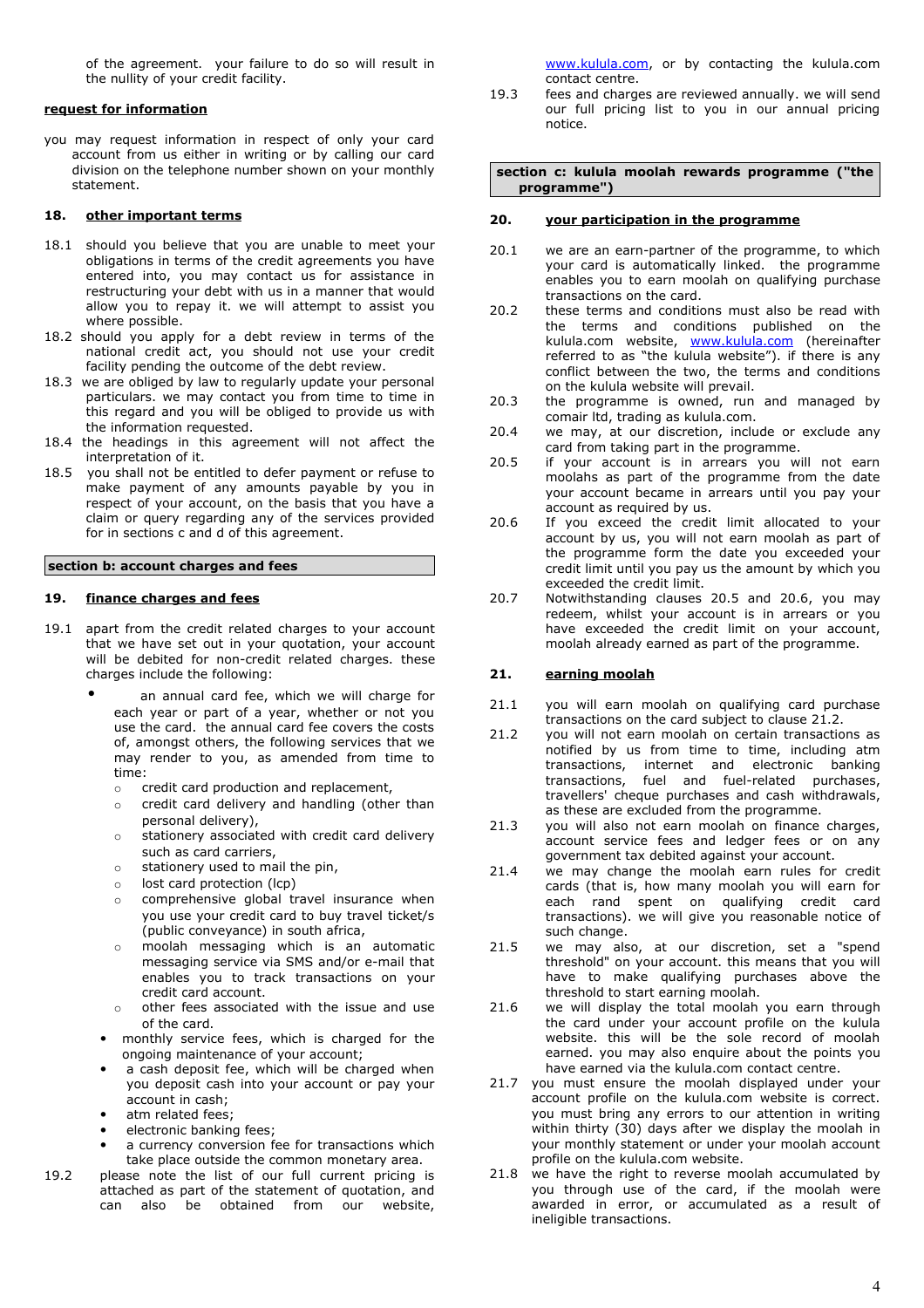- 21.9 we may also reverse any moolah earned while your account was in arrears and/or over the credit limit.
- 21.10 moolah earned on qualifying purchases shall be valid for a period of six (6) months from the date that such moolah first appeared on your monthly statement. This means that you must spend your moolah earned within six (6) month validity period or else you will lose your moolah.

### **22. spending moolah**

- 22.1 you may spend your moolah earned to pay for kulula air tickets and/or kulula travel offers (as advised by kulula from time to time) within the six (6) month validity period referred to in clause 21.11..
- 22.2 when you spend your moolah on kulula air tickets an/or other kulula travel offers you will contract directly with kulula and any of its travel offer partners and FRB will not be liable for any damages you may suffer due to non-performance by kulula and/or any of its travel offer partners concerned.
- 22.3 once you have made payment to kulula for air tickets and/or other kulula travel offers using moolah you have earned, you will be subject to the standard terms and conditions that apply to all kulula air tickets and other kulula travel offers.
- 22.4 You may use your moolah to purchase kulula air tickets and other kulula travel offers for another party within the six (6) month validity period referred to in clause 21.10, but kulula air tickets and other kulula travel offers may not be converted into cash.
- 22.5 moolah may be spent in whole or in part for the purchase of kulula air tickets and /or other kulula travel offers. Where you spend only part of the total moolah earned to purchase kulula air tickets and/or other kulula travel offers, you may spend the remaining moolah on other kulula air tickets and/or kulula travel offers within the six (6) month validity period referred to in clause 21.10.
- 22.6 You may use moolah earned during the six (6) month validity period referred to in clause 21.10 to purchase kulula air tickets and/or kulula travel offers which are only to be utilised at a date after the six (6) month validity period.

#### 23. **amendments to the programme's terms and conditions**

- 23.1 we may amend the programme's terms and conditions in relation to the credit card, in which event we will give you reasonable notice of the changes.
- 23.2 we will inform you of these changes either by a statement message or on the kulula.com website or by sending you the changed terms and conditions.
- 23.3 kulula may also amend the programme terms and conditions. kulula will publish changes on the kulula.com website.

# **24. end or suspension of the programme**

- 24.1 we may end or suspend our participation as a partner in the programme on reasonable notice to you.
- 24.2 you will not lose the moolah earned up to the date we end or suspend our participation in the programme.

### **section d: value-add services**

#### **26. comprehensive global travel insurance (automatically included on the credit card)**

#### **26.1 benefits summary**

- 26.1.1 this is a summary of the terms, conditions and exclusions of the travel policy.
- 26.1.2 the travel policy is obtainable on our website or through the global travel insurance help desk. if

anything is unclear, please contact the global travel insurance help desk on 0861 490 100.

- 26.1.3 the benefits under the travel policy are automatically available when you buy a travel ticket (public conveyance) in south africa using the credit card.
- 26.1.4 by purchasing travel tickets in south africa (or other specified countries as detailed in the policy) at full fare on your kulula.com credit card, prior to the departure.)
- 26.1.5 this offer only applies if you are a south african citizen (or a citizen of other specified countries as detailed in the policy) under seventy-six (76) and buy your travel tickets in south africa (or other specified countries as detailed in the policy). please obtain a copy of the travel [policy](https://www.fnb.co.za/downloads/terms/standard2.pdf) prior to traveling and ensure you fully understand the policy.
- 26.1.6 as certain credit card products may be excluded from the benefits, you must contact the global travel helpdeskbefore you purchase your travel ticket with your card, to find out which products are excluded.
- 26.1.7 if you are between seventy-six (76) and eighty-five (85), we can offer you another travel insurance option
- 26.1.8 the benefits under the travel policy are available to cardholders up to and including the age of seventyfive (75) years.
- 26.1.9the benefits under the travel policy will be available for the first ninety (90) days of your journey or until you reach the final destination set out on your travel ticket, whichever occurs first.
- 26.1.10 international sos (pty) ltd ("international sos") provides emergency assistance while you are travelling overseas. if you need assistance you may contact international sos on the telephone number supplied by us. you may "reverse-charge" your call to international sos from anywhere in the world.
- 26.1.11 international sos must approve medical expenses when they are incurred.
- 26.1.12 the benefits for children under sixteen (16) years old are limited under the personal accident section of the travel policy.
- 26.1.13 the maximum accumulation of any benefits payable in respect of any one accident or series of accidents shall be limited to ten million rand (r10 000 000) per travel ticket debited to a valid credit card issued by firstrand bank limited (which has been specifically nominated by the bank.
- 26.1.14 the maximum accumulation of any benefits payable in respect of any one accident or series of accidents under the personal accident section shall be limited to 5 million rand (r5 000 000) per valid credit card issued by firstrand bank (which has been specifically nominated by the bank).
- 26.1.15 the benefits are summarised in the table of benefits below but these are subject to change on reasonable notice to you.

# **26.2. medical conditions excluded under the travel policy**

- 26.2.1 pre-existing illness where you received medical advice or treatment within six (6) months prior to starting your journey.
- 26.2.2 chronic, recurring or continuing illness.
- 26.2.3 acute or chronic psychiatric, psychological or emotional conditions, suicide, self-inflicted injury, alcohol, drugs and narcotics abuse.
- 26.2.4 cardiac, cardiovascular, vascular and cerebro vascular, respiratory or cardio respiratory conditions for persons sixty-five (65) years or older.
- 26.2.5 physiotherapy and chiropractic charges over one thousand rand (r1 000), except while you are in hospital.
- 26.2.6 sexually-transmitted diseases.
- 26.2.7 human immunodeficiency virus ("hiv") and hivrelated illness including acquired immune deficiency syndrome (aids) and any derivative or variation of it, however caused.
- 26.2.8 pregnancy, childbirth, abortion, miscarriage, obstetrical procedures.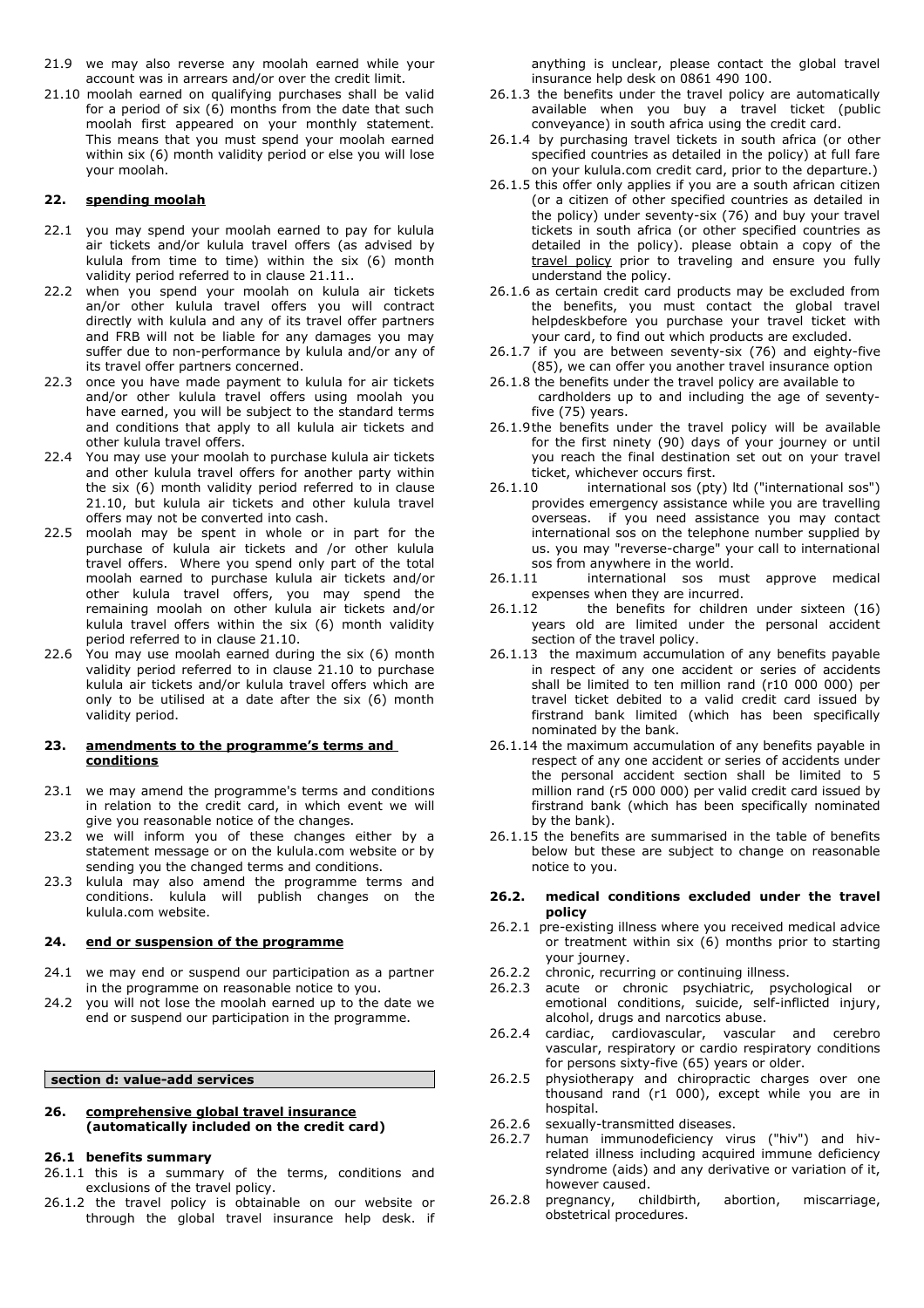# **26.3 other travel policy exclusions**

- 26.3.1 manual work in connection with a business or trade.
- 26.3.2 if your journey is for emigration purposes.
- 26.3.3 if your loss, damage, death, injury, illness, disablement or expense is caused by:
	- your participation in professional sports or as a national representative in competitive sporting activities.
	- your participation in dangerous activities, hobbies, interests or sports as set out in the travel policy.
	- war, invasion, act of foreign enemy, hostilities (whether war be declared or not), acts of terrorism, civil war, rebellion, revolution, uprising, military or usurped power, civil commotion or riot.
	- any luggage claim that has not been reported to police or transport carrier immediately and for which a written police or irregularity report has not been obtained.
	- luggage/personal effect any single item in excess of one thousand rand (r1 000).
	- cancellation or curtailment due to weather conditions.
	- liability arising from the use or ownership of any mechanically propelled vehicle i.e. motor vehicle.
	- loss to unaccompanied luggage.
- 26.3.4 claims for treatment by homoeopaths, naturopaths, reflexologists, or any other alternative medicine.
- 26.3.5 if you incur expenses for traveling abroad to seek medical treatment.
- 26.3.6 if you incur medical expenses after completion of your journey.
- 26.3.7 please note no consequential loss cover is available under the travel policy.

26.3.8 flying or air travel other than on a fully licensed passenger carrying aircraft.

# .**28. moolah messaging (optional service available on the card)**

- 28.1 moolah messaging is a messaging service, which enables you to track your financial transactions on your account.
- 28.2 you will receive real-time confirmation by sms and/or e-mail of deposits into your account, electronic transfers, withdrawals and purchases, which will be sent to your nominated cellphone number or e-mail address.
- 28.3 you are responsible for ensuring that we have your correct cellphone number and/or e-mail address at all times.
- 28.4 we will not be held responsible if a sms and/or email is sent to the incorrect number or address if you have not updated your records with us.
- 28.5 we cannot guarantee the accuracy or arrival time of a sms and/or e-mail, as we are dependant on external service providers who are responsible for the delivery of the information.
- 28.6 whilst we will use our best efforts to ensure the integrity and content of any sms and/or e-mail sent to you, your monthly statement will remain the sole record of your account transactions.
- 28.7 we have the right to only send you real-time confirmation by sms and/or e-mail of financial transactions on your account above a certain minimum value as determined by us from time to time.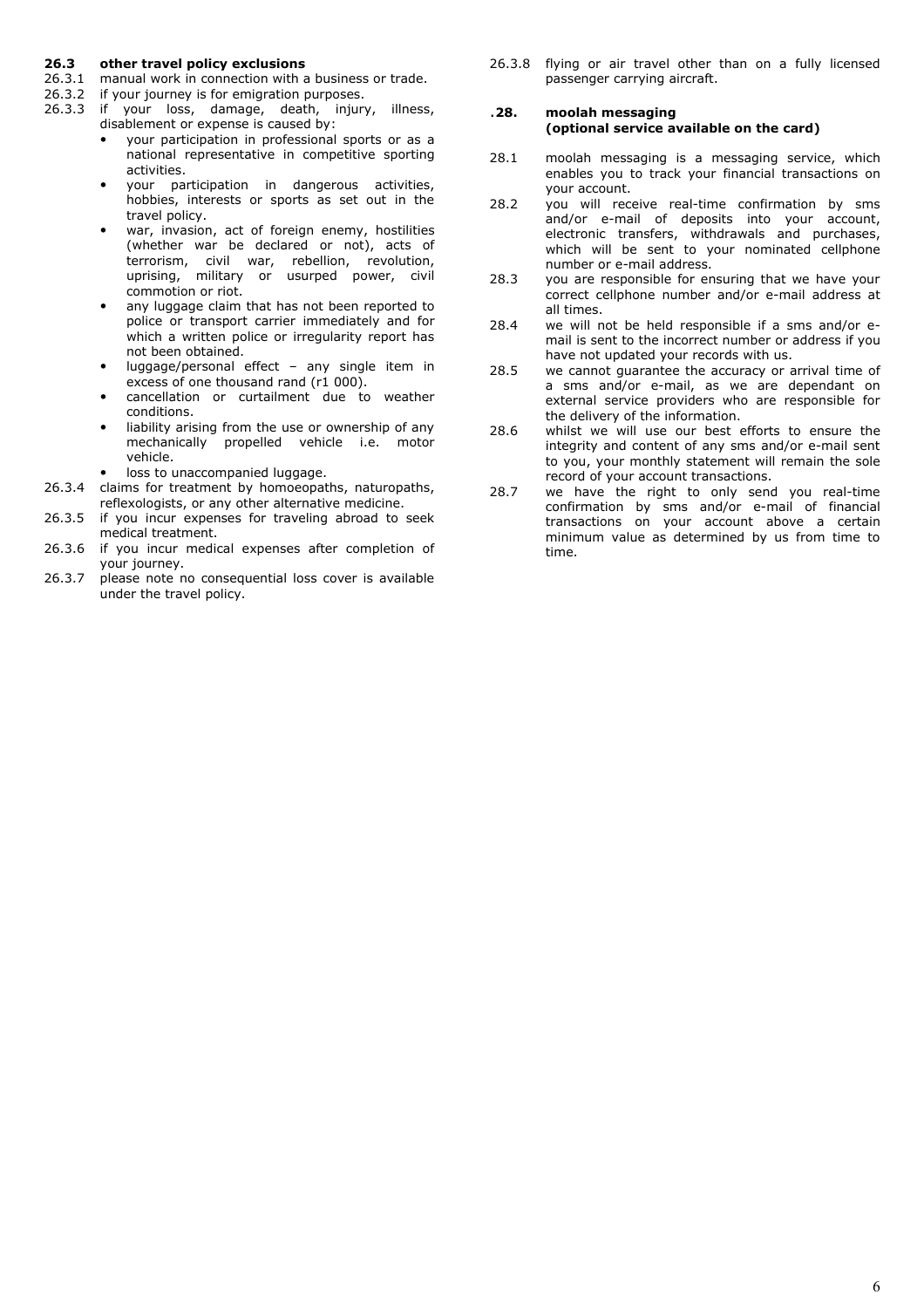# **comprehensive global travel insurance**

| schedule of benefits (persons up to the age of 75 (not yet 76) |                                                               |         |  |  |  |  |
|----------------------------------------------------------------|---------------------------------------------------------------|---------|--|--|--|--|
| limit per travel ticket purchased                              |                                                               |         |  |  |  |  |
|                                                                |                                                               |         |  |  |  |  |
| description                                                    | benefit                                                       | excess  |  |  |  |  |
| emergency medical and related expenses                         |                                                               |         |  |  |  |  |
| emergency medical expenses - local                             | r 175 000                                                     | r 1 000 |  |  |  |  |
| emergency medical expenses - international                     | r 10 000 000                                                  | r 2 000 |  |  |  |  |
| war or terrorism - local                                       | r 1 000 000                                                   | r 1 000 |  |  |  |  |
| war or terrorism - international                               | r 1 000 000                                                   | r 2 000 |  |  |  |  |
| related expenses                                               |                                                               |         |  |  |  |  |
| medical transportation and repatriation                        | included in emergency medical expenses                        |         |  |  |  |  |
| visit by a family member                                       | included in emergency medical expenses                        |         |  |  |  |  |
| return of children                                             | included in emergency medical expenses                        |         |  |  |  |  |
| return of travel companion                                     | included in emergency medical expenses                        |         |  |  |  |  |
| burial, cremation and return of mortal remains                 | included in emergency medical expenses                        |         |  |  |  |  |
| hospital inconvenience                                         | r 200 / day - total of r 3 000                                |         |  |  |  |  |
| pre-existing medical cover                                     |                                                               |         |  |  |  |  |
| pre-existing medical cover (minimum delay period - 48          | r 100 000                                                     |         |  |  |  |  |
| transportation and repatriation                                | included in pre-existing medical cover                        |         |  |  |  |  |
| emergency assistance services                                  |                                                               |         |  |  |  |  |
| medical referral                                               | service only                                                  |         |  |  |  |  |
| medical monitoring                                             | service only                                                  |         |  |  |  |  |
| emergency medicine                                             | service only                                                  |         |  |  |  |  |
| evacuation                                                     | included in emergency medical expenses                        |         |  |  |  |  |
| repatriation                                                   | included in emergency medical expenses                        |         |  |  |  |  |
| return of mortal remains                                       | included in burial, cremation and return of mortal<br>remains |         |  |  |  |  |
| transmission of urgent messages                                | service only                                                  |         |  |  |  |  |
| embassy referral                                               | service only                                                  |         |  |  |  |  |
| emergency travel and accommodation arrangements                | service only                                                  |         |  |  |  |  |
| legal assistance                                               | included in legal expenses                                    |         |  |  |  |  |
| bail                                                           | service only                                                  |         |  |  |  |  |
| return in case of death or imminent death of a close           | service only                                                  |         |  |  |  |  |
| loss of travel documents                                       | included in loss of cash and/or travel documents              |         |  |  |  |  |
| cash advances                                                  | service only                                                  |         |  |  |  |  |
| personal accident                                              | benefit                                                       | excess  |  |  |  |  |
| personal accident whilst on a public conveyance                | r 750 000                                                     |         |  |  |  |  |
| personal accident whilst not on a public conveyance            | r 250 000                                                     |         |  |  |  |  |
| personal accident as a result of acts of war or terrorism      | r 250 000                                                     |         |  |  |  |  |
| cancellation and curtailment                                   |                                                               |         |  |  |  |  |
| cancellation                                                   | r 10 000                                                      | r500    |  |  |  |  |
| curtailment                                                    | r 10 000<br>r500                                              |         |  |  |  |  |
| travel delay                                                   |                                                               |         |  |  |  |  |
| (minimum delay period - 12 hours)<br>travel delay              | r 2 000                                                       |         |  |  |  |  |
| personal liability                                             | r 2 500 000                                                   |         |  |  |  |  |
| hijack, hostage or wrongful detention inconvenience            |                                                               |         |  |  |  |  |
| benefit per day                                                | r750                                                          |         |  |  |  |  |
| maximum benefit                                                | r 10 000                                                      |         |  |  |  |  |
| legal expenses                                                 | r 5 000                                                       |         |  |  |  |  |
| replacement personnel                                          | r 10 000                                                      |         |  |  |  |  |